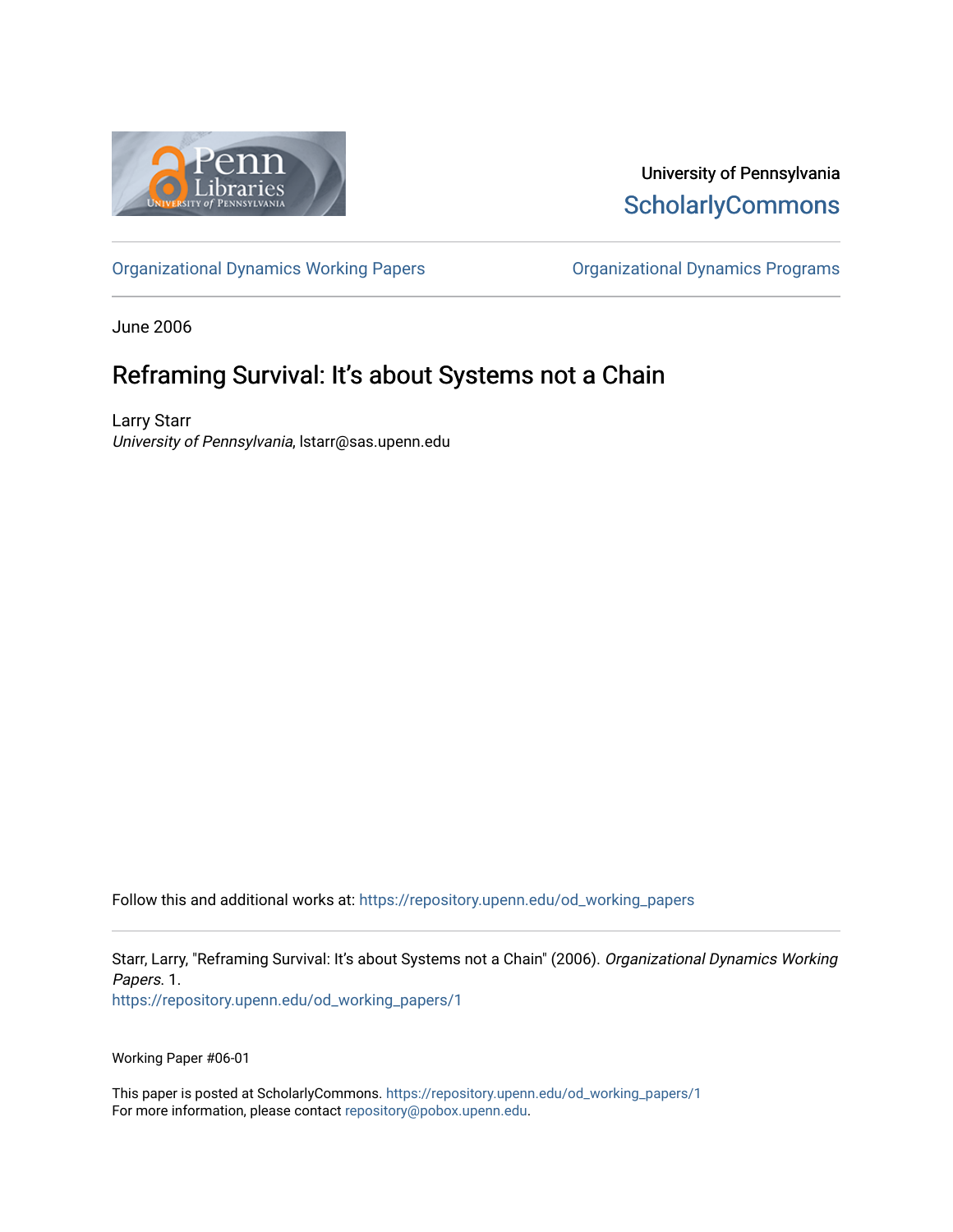# Reframing Survival: It's about Systems not a Chain

## **Abstract**

The medical standard of care when confronted with sudden cardiac arrest (SCA) is to follow the "Chain of Survival" by engaging in early access, early CPR, early defibrillation and early advanced life support (ALS). Particularly in the occupational setting, each of these actions has been identified as critical to support the patient while awaiting assistance and transportation from the community Emergency Medical Service (EMS). However, I present here a broader argument that restricting one's thinking to a conception that the "likelihood that a victim will survive cardiac arrest increases if each of the elements is addressed" is inadequate and misleading. Moreover, continuing to focus primarily on these individual elements is unlikely to solve to any significant degree the complex problem of our vulnerability to death from SCA. This paper presents an overview of this argument, offers an alternative conceptualization, and proposes ideas and actions that follow from its logic. While specifically directed at the problem of survival following SCA, the argument presented also addresses wider problems associated with major medical emergencies and other disasters.

## **Comments**

Working Paper #06-01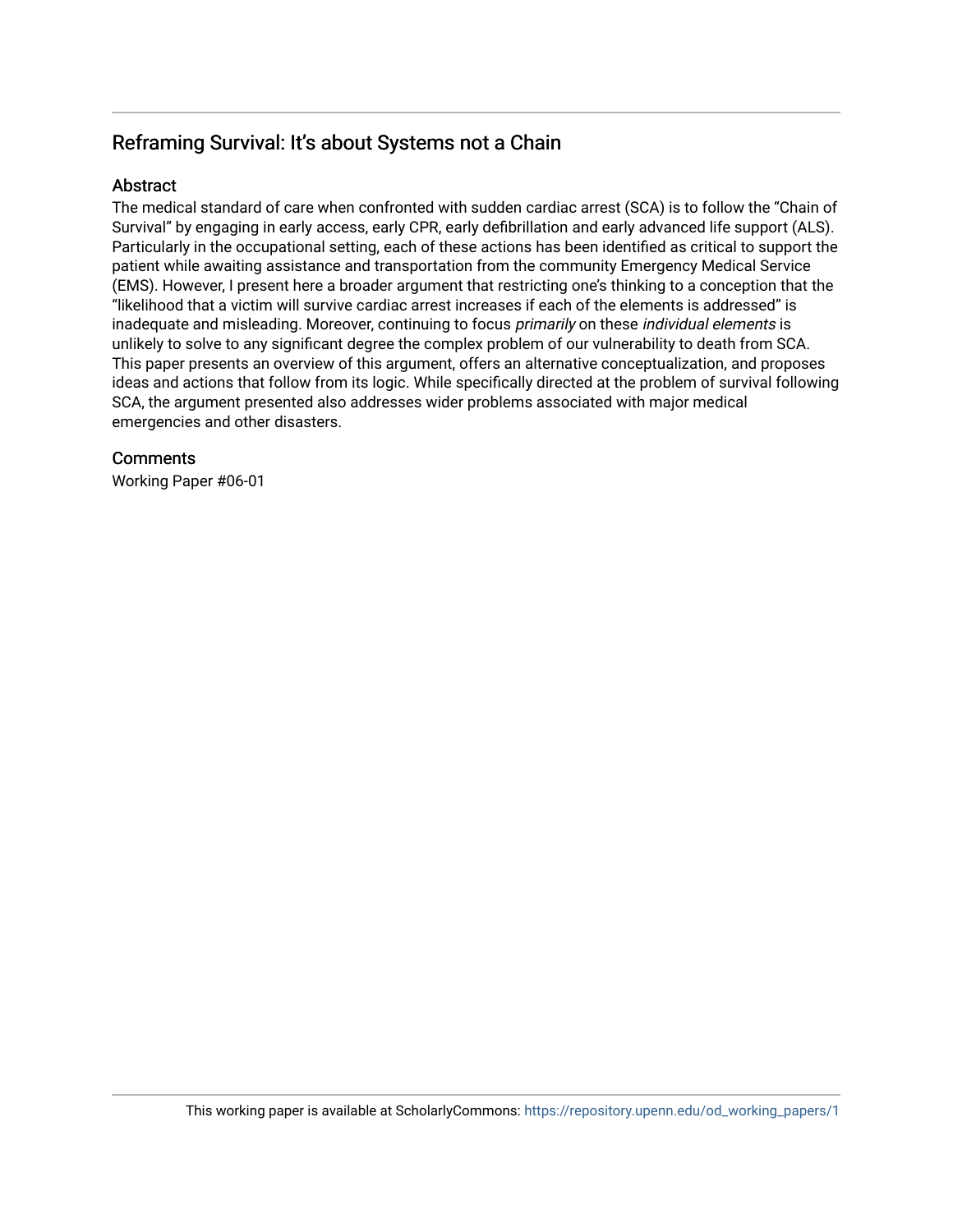#### **CENTER FOR ORGANIZATIONAL DYNAMICS**

#### **WORKING PAPER #06-01**

#### **Reframing Survival: It's about Systems not a Chain**<sup>1</sup>

Larry M. Starr,  $PhD<sup>2</sup>$ 

The term "Chain of Survival" was coined in 1987 to … capture the essence of today's ideal system of emergency cardiac care. The critical elements of this system: early access, early CPR, early defibrillation and early advanced life support, were conceptualized as interdependent links in the Chain of Survival.

According to the Chain of Survival model of emergency cardiac care, the likelihood that a victim will survive cardiac arrest increases if each of the elements is addressed.

It is the timely occurrence of each of these key variables in the continuum of care that determines who will live and who will die.

> Citizen CPR Foundation www.citizencpr.org/chain.html

The medical standard of care when confronted with sudden cardiac arrest (SCA)

is to follow the "Chain of Survival" by engaging in early access, early CPR, early defibrillation and early advanced life support (ALS). Particularly in the occupational setting, each of these actions has been identified as critical to support the patient while awaiting assistance and transportation from the community Emergency Medical Service (EMS). However, I present here a broader argument that restricting one's thinking to a conception that the "likelihood that a victim will survive cardiac arrest increases if each of the elements is addressed" is inadequate and misleading. Moreover, continuing to focus primarily on these individual elements is unlikely to solve to any significant degree

<sup>1</sup> Presented at the Emergency Cardiac Care Update 2006 Conference, Orlando, FL, June 22-25, 2006.

<sup>2</sup> Larry M. Starr, PhD, Director/Chair, Organizational Dynamics Programs, Graduate Division, School of Arts and Sciences, University of Pennsylvania, 483 McNeil Building, 3718 Locust Walk, Philadelphia, PA 19104. Email: lstarr@sas.upenn.edu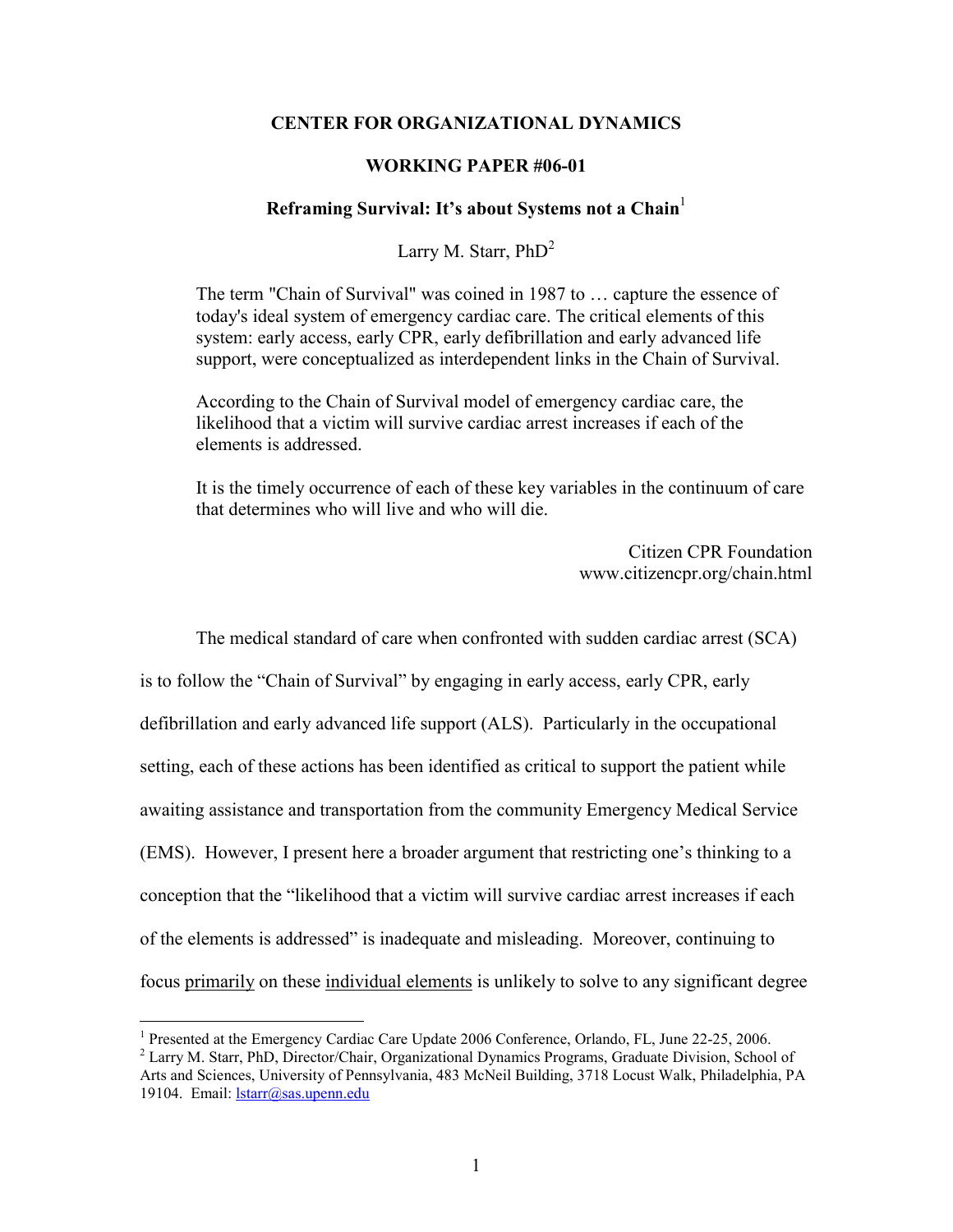the complex problem of our vulnerability to death from SCA. This paper presents an overview of this argument, offers an alternative conceptualization, and proposes ideas and actions that follow from its logic. While specifically directed at the problem of survival following SCA, the argument presented also addresses wider problems associated with major medical emergencies and other disasters.

Over the past 50 years, from the perspective of organizational and management science, two paradigm<sup>3</sup> shifts have occurred. **Part I** of this paper describes the first, the nature of how we think about organizations and their activities. **Part II** presents the second, how we inquire into and think about information. Appreciating this dual change is critical to efforts to cope with and manage the chaos and complexity in our environment including how we prepare for and respond to our vulnerability to sudden cardiac arrest. Failing to integrate these shifts into plans, policies and procedures contributes to structural conflicts, perceptions of helplessness or impotency, and limits, resists or prevents efforts to change. **Part III** applies the outcome of these paradigms to better understand, plan for and manage the problem of our vulnerability to sudden cardiac arrest.

#### **I. Nature of Organizations**

When signals of possible SCA (ranging from chain pain to collapse) occur, it demands responses by those at the scene who recognize the presence of an emergency. When the scene is a formal organization, potential responders include bystanders, members of departments (such as safety, security, healthcare, and human resources) and

<sup>&</sup>lt;sup>3</sup> Paradigm was the word introduced by Kuhn to describe a pattern of knowledge, rules, assumptions, or thinking. Kuhn, TS. *The structure of scientific revolutions*. Chicago, IL: University of Chicago Press, 1962.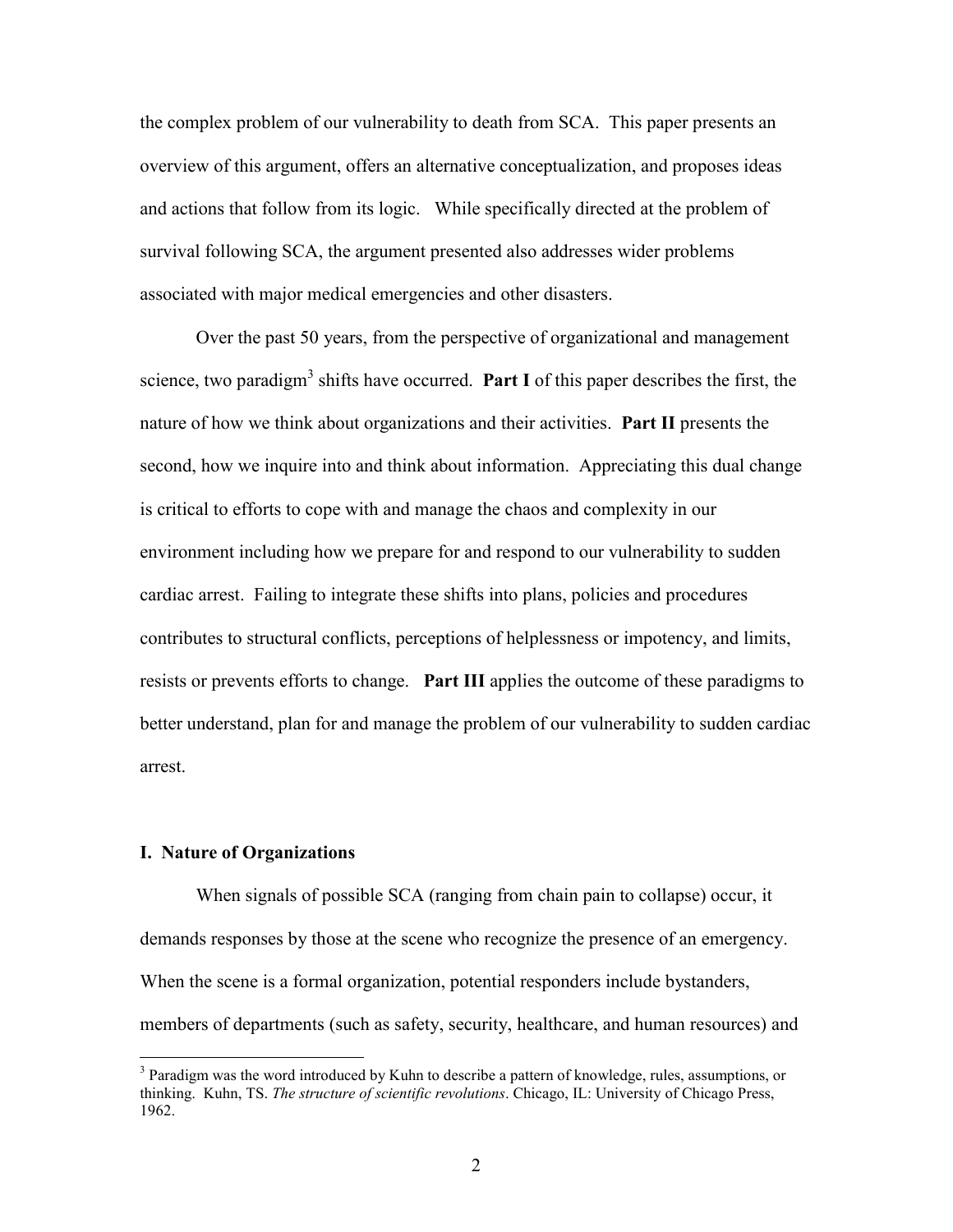others who may be alerted or become engaged to voluntarily or by designated role provide support or care. Since each organization is an independent enterprise, each has its own organizational structures, governance, history, culture, and sets of policies and procedures which inform or control the nature of planning and responses.

When someone telephones "911," a second organizational entity consisting of police, fire, and/or other designated EMS responders is summoned. Each new person who arrives to help the SCA patient brings into the organizational space the structures, governance, history, culture, and policies and procedures of their own organization. This intersection contains its own organizational dynamics.

When EMS responders determine that advanced life support (ALS) is required, they provide support while transporting the patient to a third organization, the community medical institution. At this facility the patient is delivered into the hands of medical and allied medical personnel with their own structures, governance, history, culture, policies and procedures. At this intersection there may be dynamics informed by all three organizations plus the social forces from the community support system (e.g., relatives and friends) of which the patient's family is a part.

Therefore, from an organizational perspective, while SCA may occur at a single organization, its treatment and management involves forces from multiple organizations, each of which is likely to have its own structures, governance, history, culture, policies and procedures.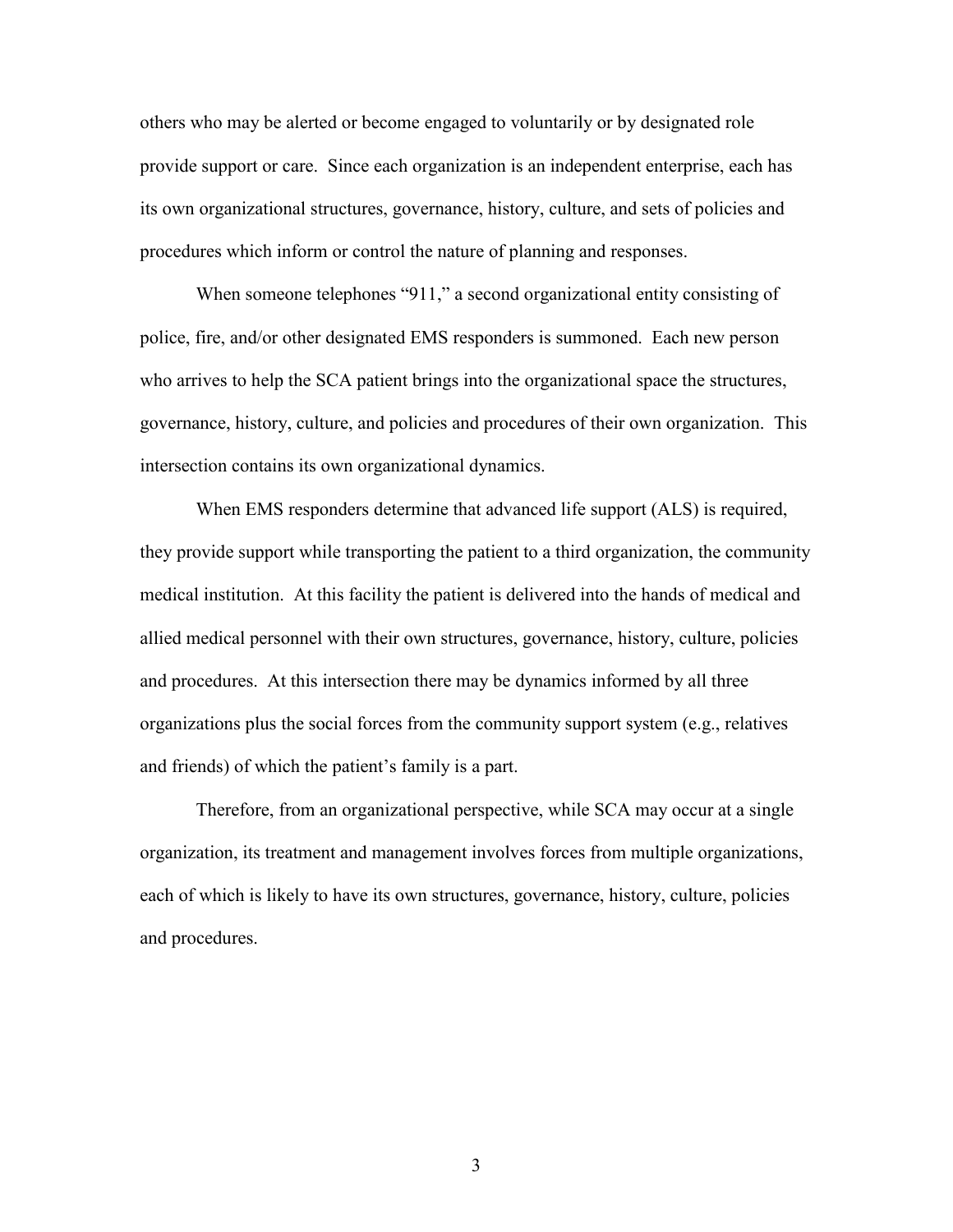#### *Mechanical Metaphor*

It is common to use metaphors to think about complex structures such as organizations. From the time of the Industrial Revolution until World War II, for example, the prevailing metaphor for organizations was a *machine* with an internal structure that performed with regularity and with actions that followed causal laws of physical order. Just as one could assemble parts to build a locomotive engine, so could an organization be created. Just as each engine part performed a simple and specific function, so could the organization effectively operate if each person performed a simple task. This generalization from the construction and operation of a mechanical device to the coordination and behavior of people transformed much of society from agricultural to industrial.

 At the core of the mechanistic organizational metaphor is simple premise: the parts (people) are "mindless," i.e., they have no purposes of their own. Once selected (hired and trained if necessary) it is assumed that each employee will function as designed by the user which was generally to achieve (for owners or leaders) either wealth or a comparable index of power. The important attributes of this "person-as-tool" approach are reliability, efficiency, controllability and predictability. As long as the environment remains stable (or did not interfere), the parts (all mindless) have no choice other than to work as assigned. Indeed, it would be inconceivable to assume a tractor's ignition would "decide" not to transmit power when activated. The mindset of the mechanistic organizational metaphor is that an employee would never question whether or not to do the assigned job.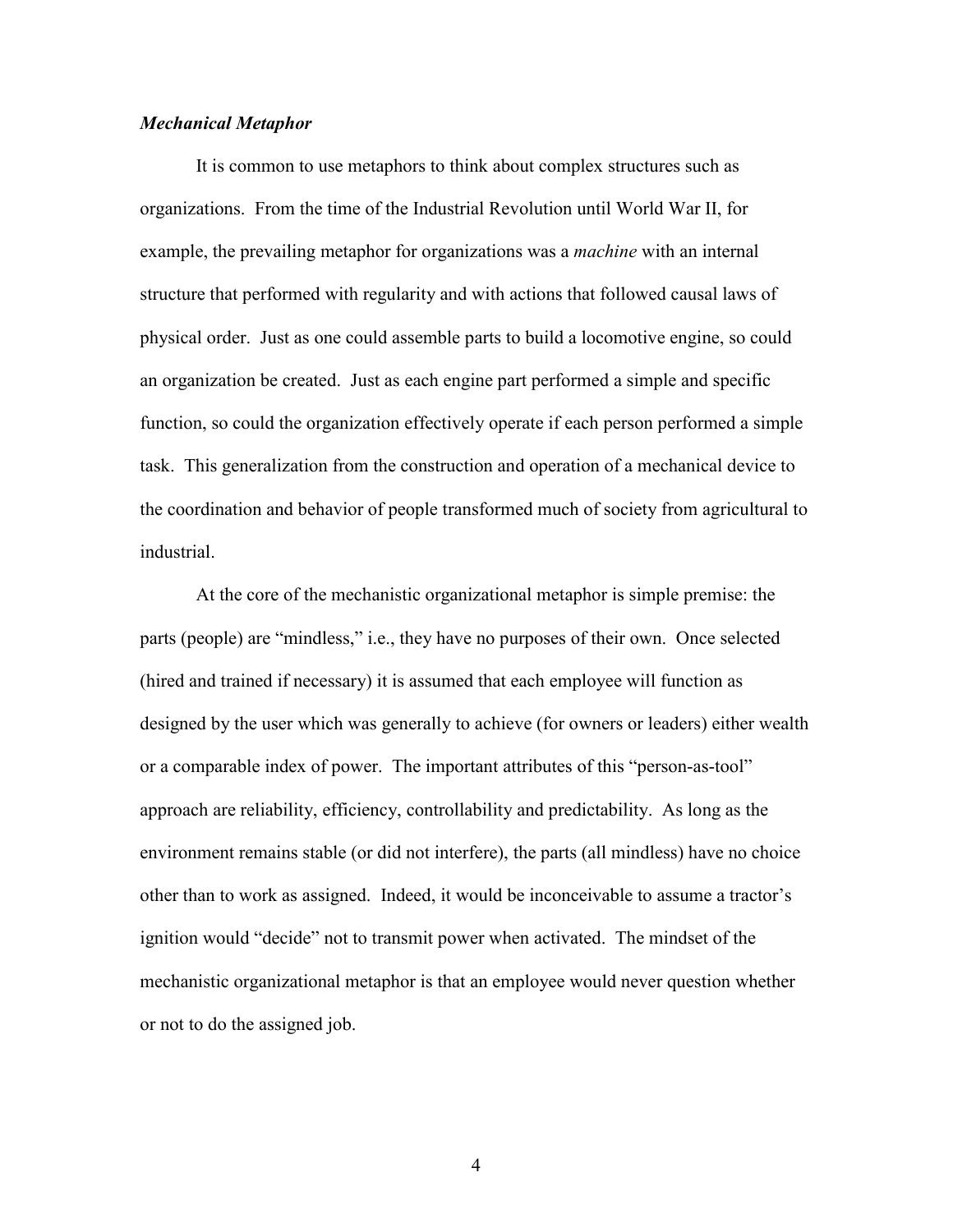#### *Biological Metaphor*

Following the end of World War II, in Europe and in the United States a second organization model emerged that used a *biological* metaphor. The assumptions of this mode of thinking are that organizations are similar to human beings with organic parts (people) that are more difficult to replace than those in a tractor engine but are yet "unminded." The purpose of the organization, like all living organisms, is to survive often by growing, adapting, developing, and exploiting the environment. In contrast to a mechanistic model in which profit is the end state or goal, the biological model suggests that profit is the means to its survival thus allowing corporate wealth to be appreciated as a social good and an acceptable argument supporting the American Way of Life. Indeed, most agreed with the chairman of General Motors Corporation when he proclaimed, in the 1960's, that "what's good for GM is good for America."

 While a higher biological entity has choices about its means and ends, the parts do not. They react to stimuli from the outside and from other internal parts similar to a thermostat. For example, the heart cannot decide on its own not to pump blood, and the stomach cannot decide not to hold or digest food. There is no independent consciousness, conflict, or choice among any organ or body part. An important difference with a machine, however, is the presence of the single brain, operating with executive function (through a communication network) that can autonomously issue directives to activate the parts.

 Since the existence of a brain makes it plausible for some parts (people) within a biological organism (organization) to decide to act on their own, an outcome that would be considered disastrous for the executives of an organization, many biological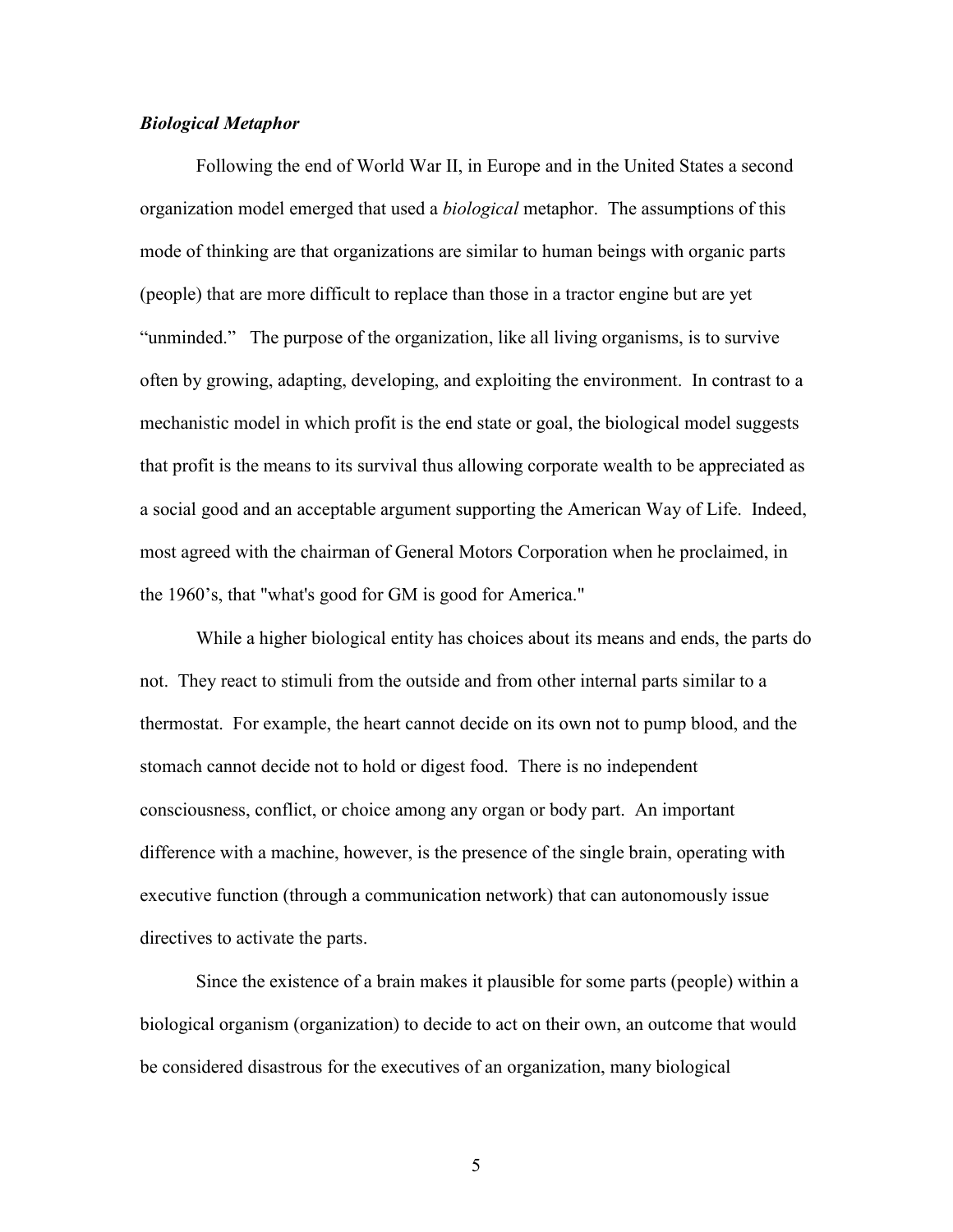organizations tend to operate with a paternalistic, top-down, "command-and-control" structural framework. This supports the one-brain-in-charge metaphor in which a corporation ("corpus") is directed by the chief executive who is the "head" of the company. Indeed, this model rarely considers or uses psychological characteristics of the people who work in organizations as relevant to operational or management activities.

#### *Socio-Cultural Metaphor*

 Within the past 30 years, a third framework has been conceptualized, the *sociocultural* metaphor. A socio-cultural view considers the organization to be a voluntary association of multi-minded purposeful members each of whom has a choice of individual means and ends (goals). When the parts of a system display choice, neither a mechanistic or biological model can effectively explain, predict or effectively control activity except on a temporary basis. As a purposeful entity, an organization has individually purposeful parts (employees at all levels); the organization itself has multiple and sometimes conflicting purposes; and everyone is part of larger purposeful whole, the society in which many organizations and individuals co-exist. This inherent hierarchy – individual, organization, society – is so interconnected that addressing threats and challenges within any one level often may not be accomplished by operating within that same level. Only by aligning the interests of the purposeful parts between each other, each level, and that of the whole can the system function optimally. Also essential to this modern socio-cultural metaphor is that attention must be given to personality differences, personal, political and social needs, the meaning of organization change to participants, and other components of human nature, growth, or change.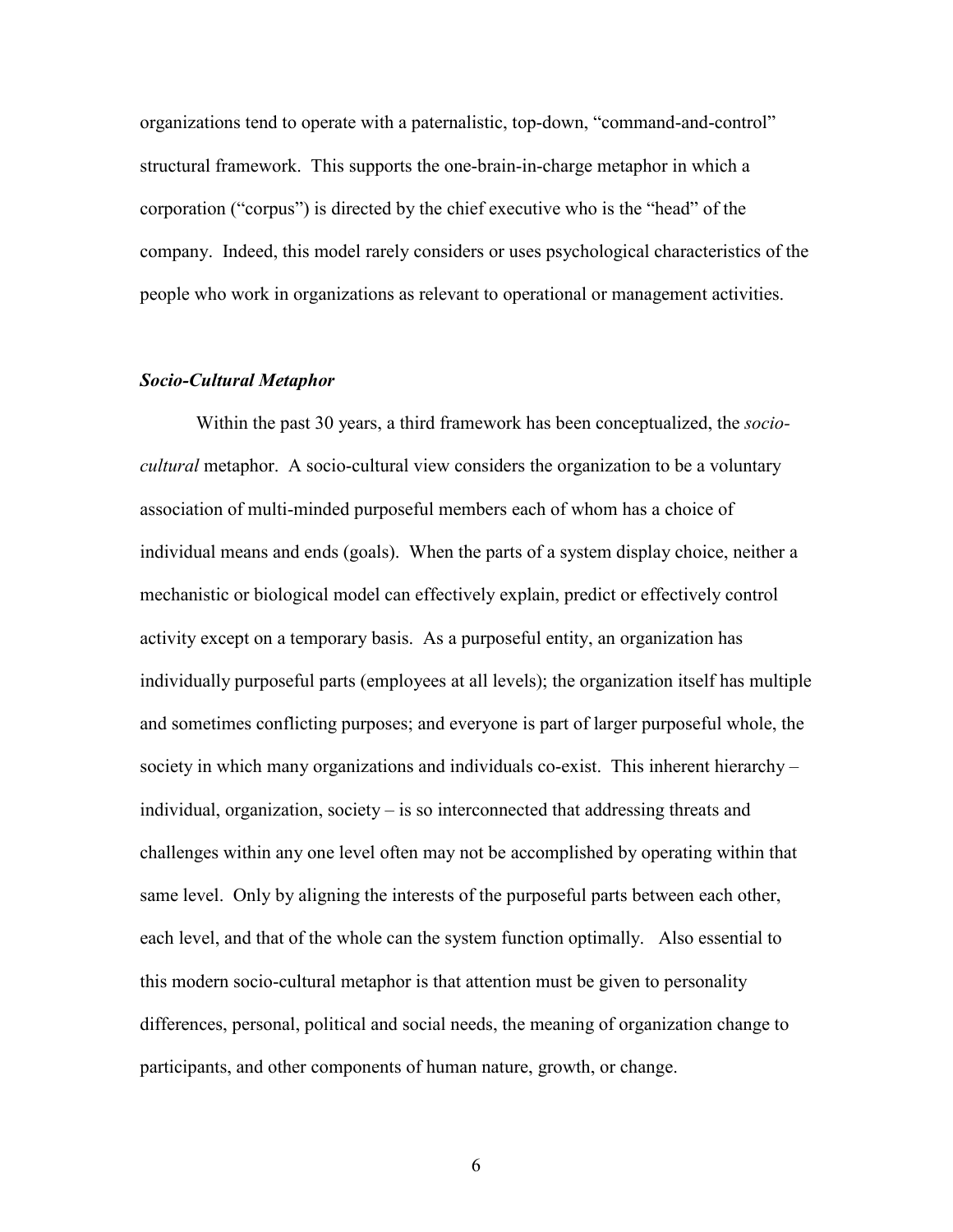#### **II. Nature of Thinking about Information**

For approximately 400 years, classical science including medical science has been preoccupied with independent variables. This type of thinking is rooted in analytic geometry where one basic axiom is that the whole is equal to the sum of its parts. To understand the behavior of a mathematical whole, *analysis* addresses through reduction and summation how each individual part (independent variable) affects the whole. *Analytic thinking* is the method of inquiry used in most science – physical, biological and social - and promotes rigorous, controlled experimentation and evaluation. Indeed to deviate from analytic methods often suggests weakness, lack of statistical power, and absence of scientific "evidence-based" validity.

 The steps of analytic thinking are these: (1) Take apart that which one seeks to understand; (2) Try to explain the behavior of the parts taken separately; (3) Reassemble the parts to provide an understanding of the whole.

Analytic thinking has been commonly used to understand organizational activities. For example, it is assumed that analysis can be used to improve an organization's efficiency or productivity. The approach is to divide/reduce the components (structures, procedures, products, services, etc.) into small parts and to optimize each. It is similarly assumed that organizational distress or failure can be sought by searching for a failure within individual components, and that overall enhancement will follow when the performance of one or more causal parts are improved independently until the slack between them is used up. Analytic thinking results in the belief that one person can be the primary cause of overall organizational success. Analytic thinking also can result in the attribution that the cause for organizational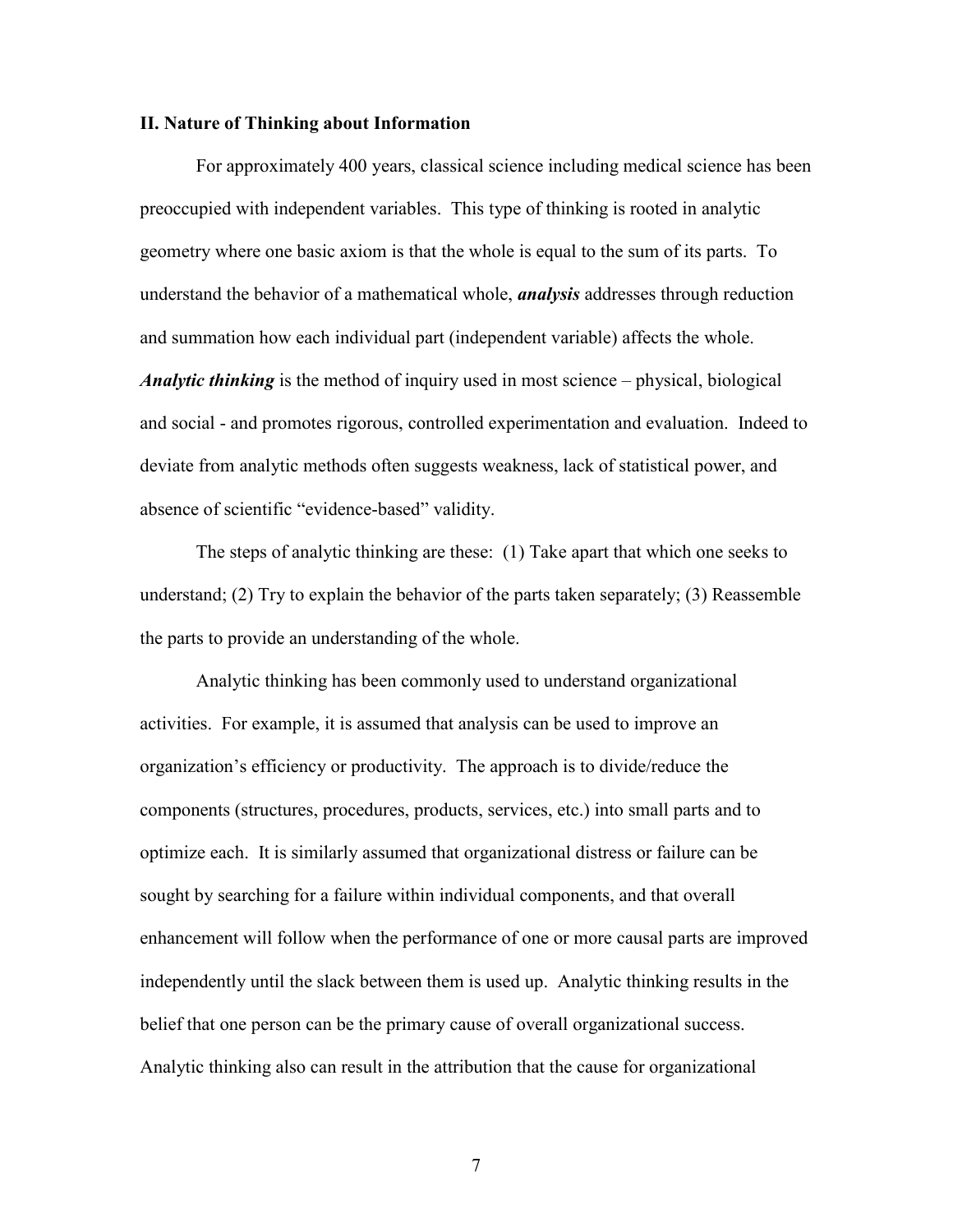inefficiency or poor productivity lies with a specific department such as safety, sales, marketing, and/or finance, or, unfortunately, to a specific person. The preferred method of solving an analytic problem is to "restructure," i.e., to eliminate, outsource, replace or combine the (independent) functions or parts.

Analytic thinking is *linear* in that it assumes that the parts will add up to the whole. For example, this premise makes it reasonable to assume that if company sales are inadequate, one could intervene by addressing one or more of the components that cause sales, as is presented in the following relationship and diagrammed in Figure 1.

 $Sales = Economy + Performance and Quality + Competition + Price + Interest Rates$ 



Figure 1. Linear Contributors of Organizational Sales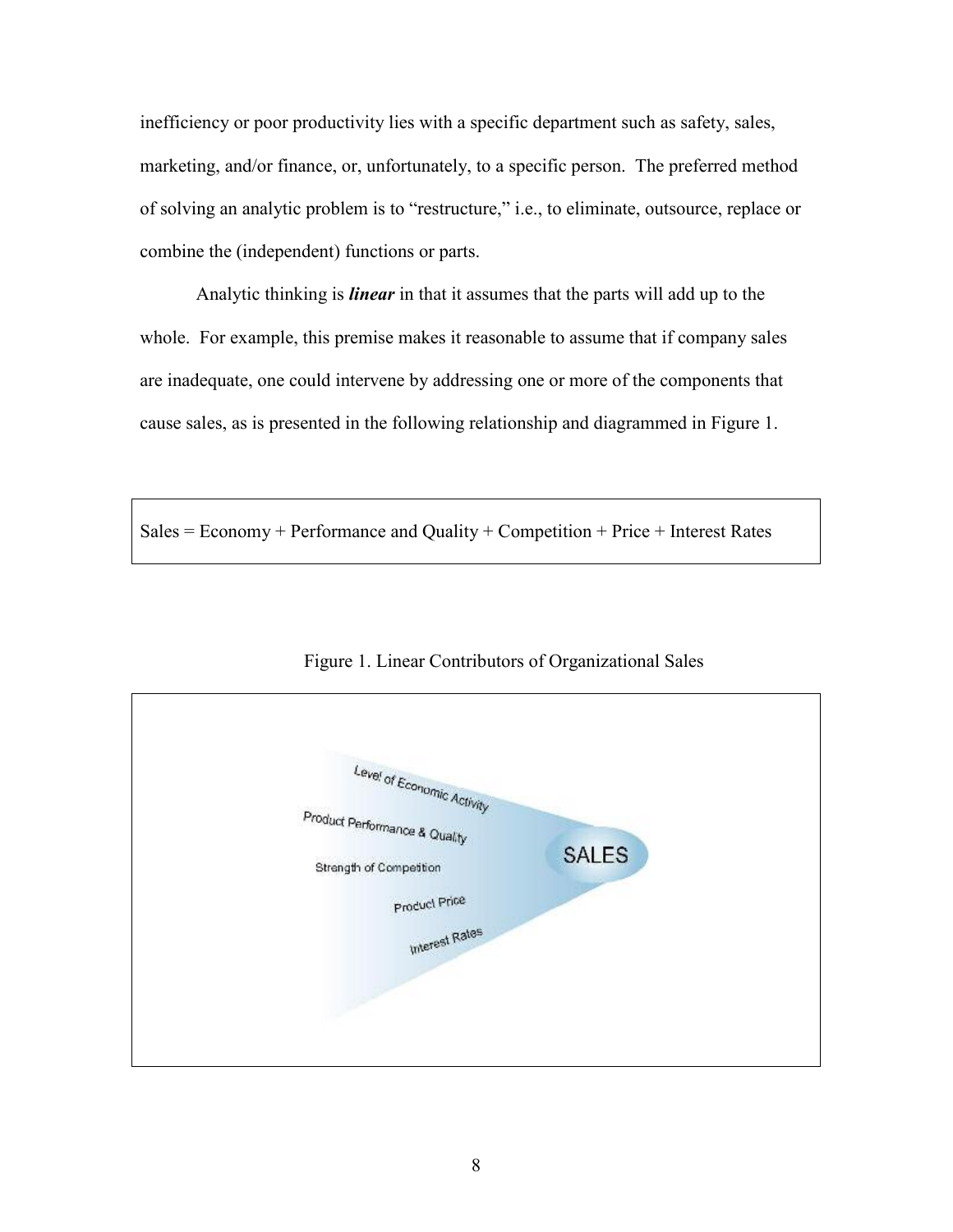## Chain of Survival Metaphor

The Chain of Survival is described as an ideal system of emergency cardiac care. Using a metaphoric chain of response links (i.e., early access, early CPR, early defibrillation and early advanced life support), it proposes that if each element is appropriate addressed, i.e., optimized, the likelihood that a victim will survive cardiac arrest increases. The Chain of Survival presented below and diagrammed in Figure 2 is another example assumed to be an analytic linear sequence.

Survival Rate = Early Access + Early  $CPR$  + Early  $AED$  + Early  $ALS$ 

Figure 2. Linear Contributors to SCA Survival



In line with this analytic approach and based on data collected between 1976 and 1991 in Seattle, a predictive model of survival<sup>4</sup> calculated the relative contribution of each independent link. This was written as a linear regression equation,

<sup>4</sup> Larsen, MP, Eisenberg MS, Cummins RO, Hallstrom AP. Predicting survival from out-of-hospital cardiac arrest: A graphic model. *Annals of Emergency Medicine.* 1993;22(11):1652-1658.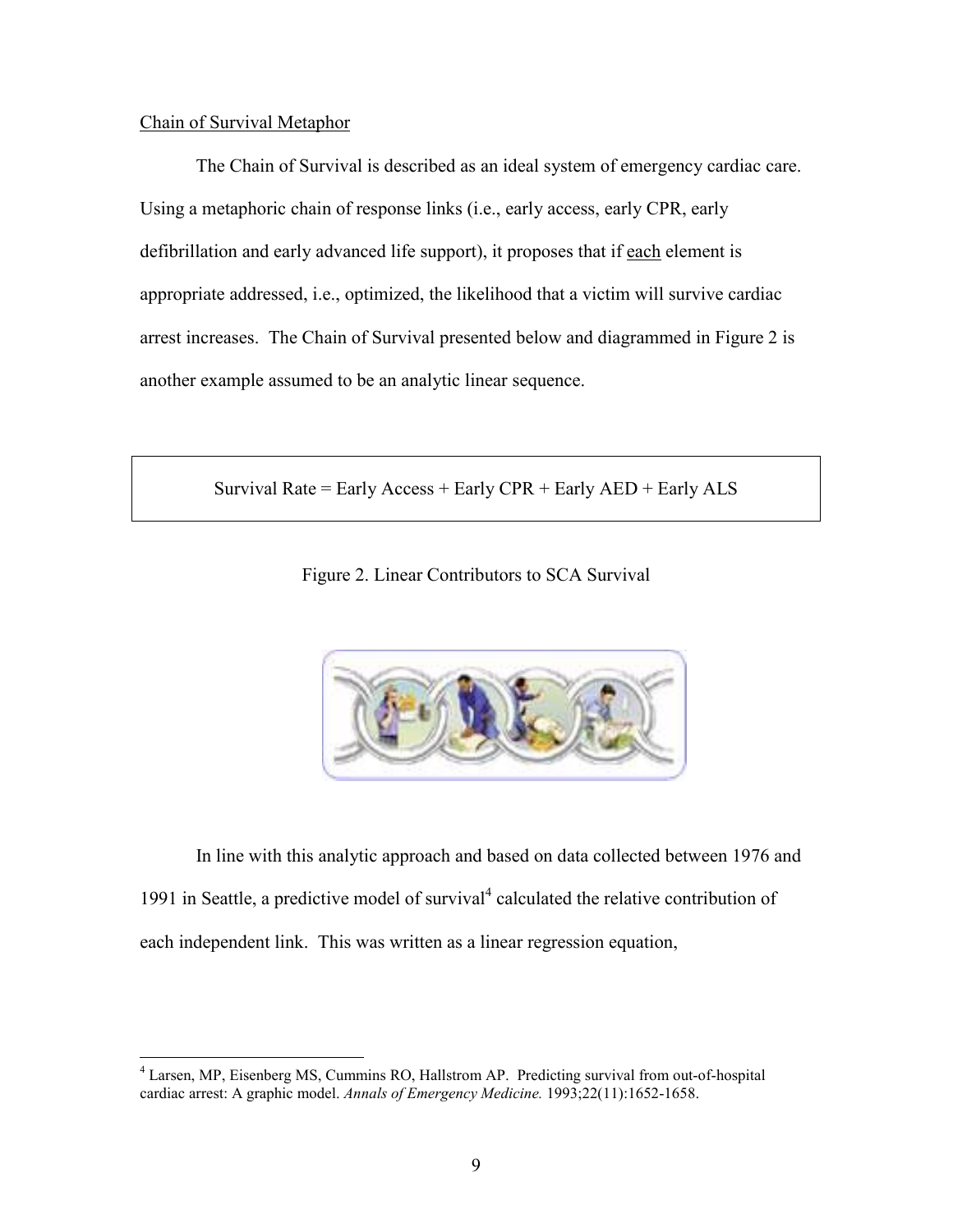Survival Rate  $=$  67% at collapse – 2.3% per minute to CPR – 1.1% per minute to

defibrillation  $-2.1\%$  per minute to ACLS

As noted by the authors (p. 1656),

The regression constant, 67%, represents the probability of survival in the hypothetical situation in which all treatments are delivered immediately on collapse to patients with prehospital cardiac arrest … With delays in CPR, defibrillatory shock, and definitive care, the magnitude of the decline in survival rate per minute is the sum of the three coefficients  $(-2.2\%, -1.1\%, -2.1\%)$ , or – 5.5%.

While analytic thinking can help one understand the nature of inanimate objects, it often fails to capture the complete nature of dynamic, homeostatic, cybernetic<sup>5</sup> or organizational systems where human beings have roles. This is because the underlying assumption that all the parts (i.e., people, teams, departments) are independent of one another does not apply to organizations particularly when the activity is *socio-cultural*. Thus, the linear regression equation offered by Larsen, Eisenberg, et al is of little prescriptive help because it only considers characteristics of independent components rather than the interaction between the parts. To address the complexity of managing SCA which is often characterized by multi-minded purposeful members from multiple organizations requires a paradigm shift from analytic to systemic thinking.

When one makes inquiries systemically, a different process is used. A *systems thinking* approach considers each sub-system in the context of the larger whole of which it is a component and studies the roles played by all. Rather than examining or treating

<sup>5</sup> Athey, TH. *The systematic systems approach*. New Jersey: Prentice-Hall, 1982.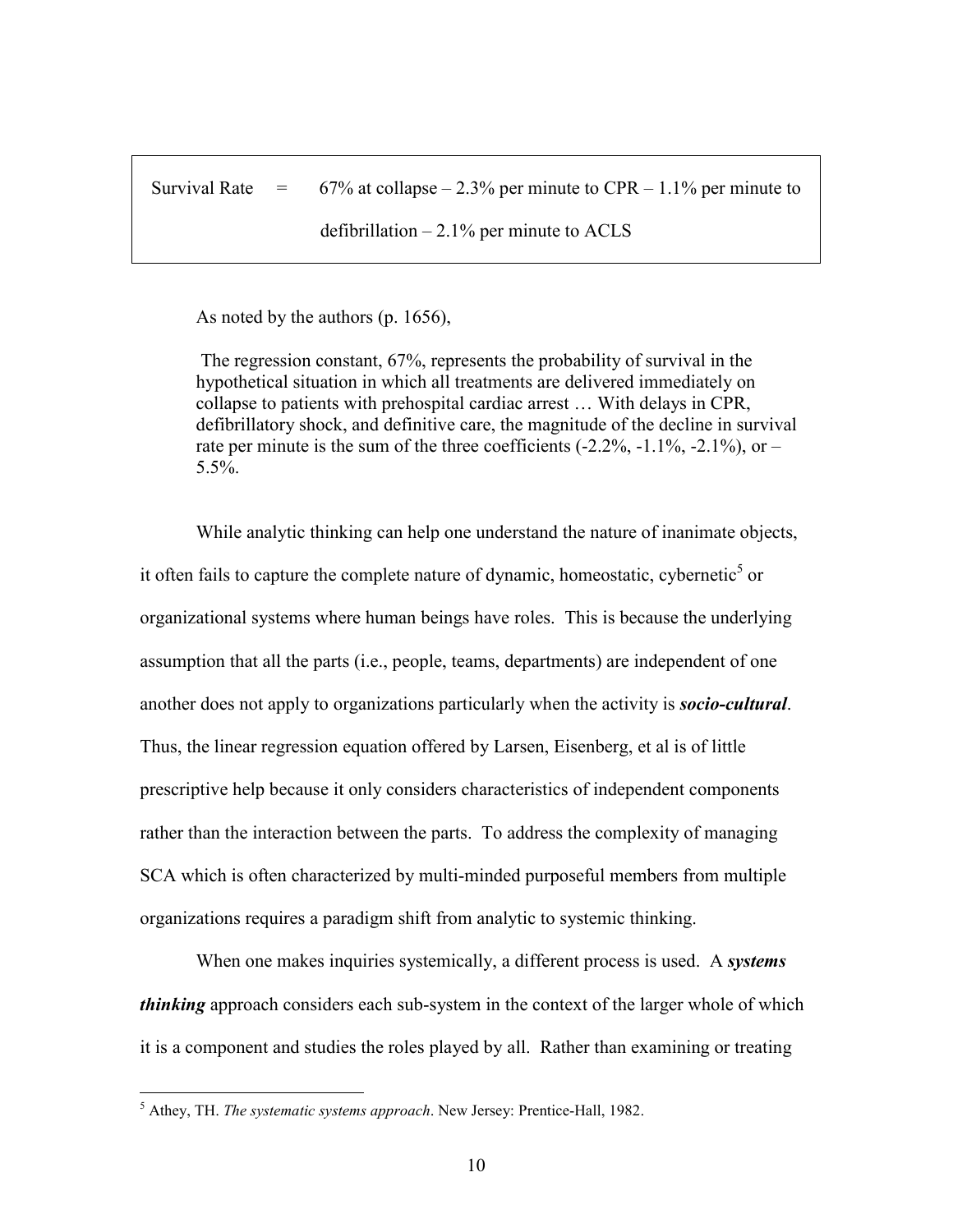each independent part, a systems thinking approach examines the interdependencies between parts and considers ways to *synthesize* or combine parts to enhance the whole. For example, from a systems perspective, the relationship among sales and other organizational forces could be portrayed as in Figure 3. As shown, the interrelationships are non-linear and complex; it is not clear where to make intervention(s) in order to optimize sales. Organizational sales improvement is complex because sales are assumed to be both a cause and effect of other activities, many of which interact with other forces. The challenge in an organizational systems approach is to determine the best combination of forces necessary to ensure a desired level of sales.



Figure 3. Systemic Contributions of Organizational Sales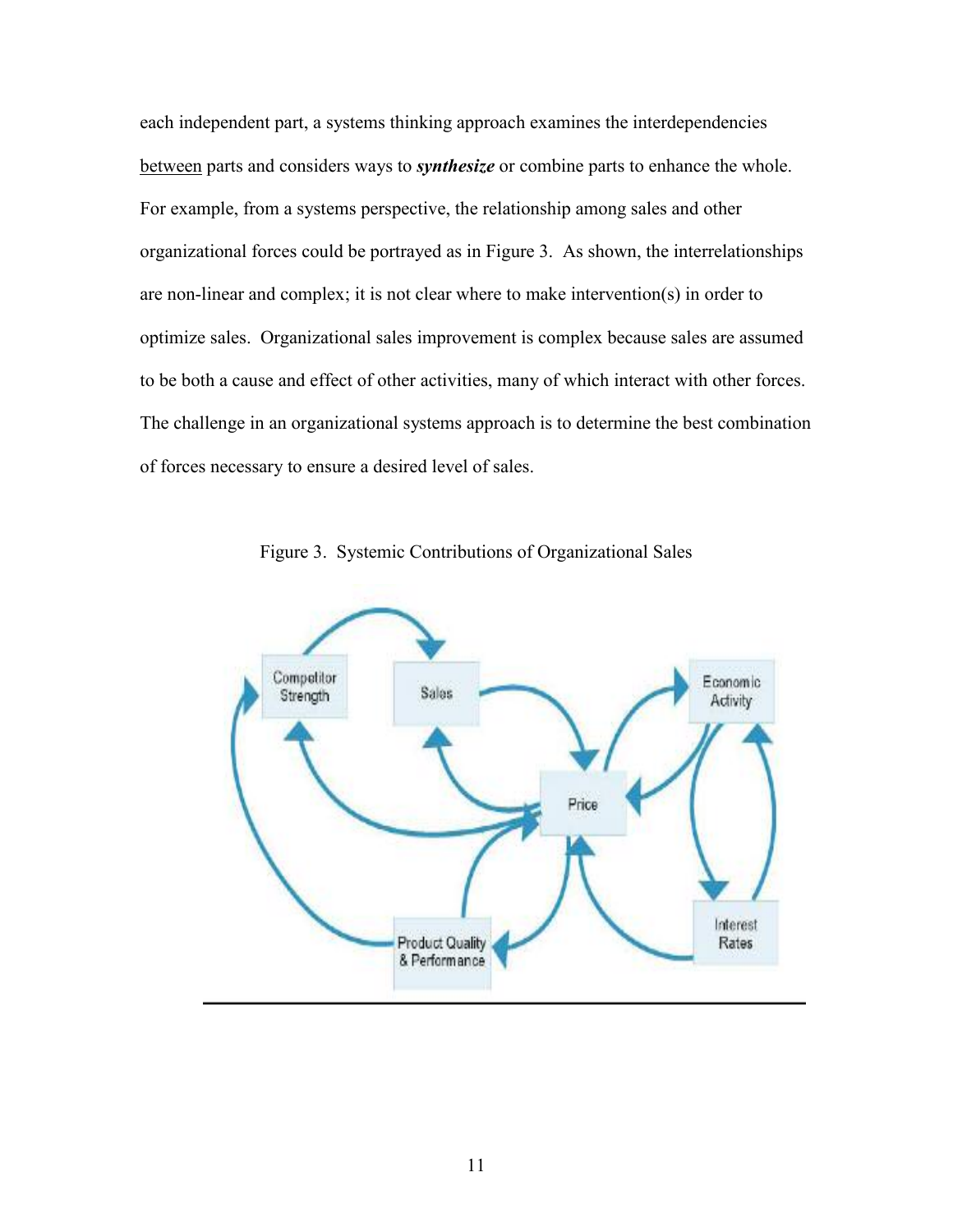Also complex and non-linear are the risk factors associated with heart diseases in general and SCA in particular. While many understand that smoking is not the direct cause of a heart attack, from a systems framework, the relationship between smoking and the heart is complex (see Figure 4 based on Gharajedaghi, 1999 $^6$ ).



Figure 4. Systemic Relationship Between Smoking and the Heart

Complex organizational interactions are often difficult to understand and manage particularly if one is using an inappropriate thinking strategy. Flood and Jackson  $(1991)^7$ suggest that a systems approach is essential when the conditions noted in Table 1 exist.

<sup>6</sup> Gharajedaghi, J. *Systems thinking: Managing chaos and complexity*. Boston, MA: Butterworth Heinemann, 1999.

<sup>7</sup> Flood, RL and Jackson, MC. *Creative problem solving: Total systems intervention*. Chichester, UK: John Wiley & Sons, 1991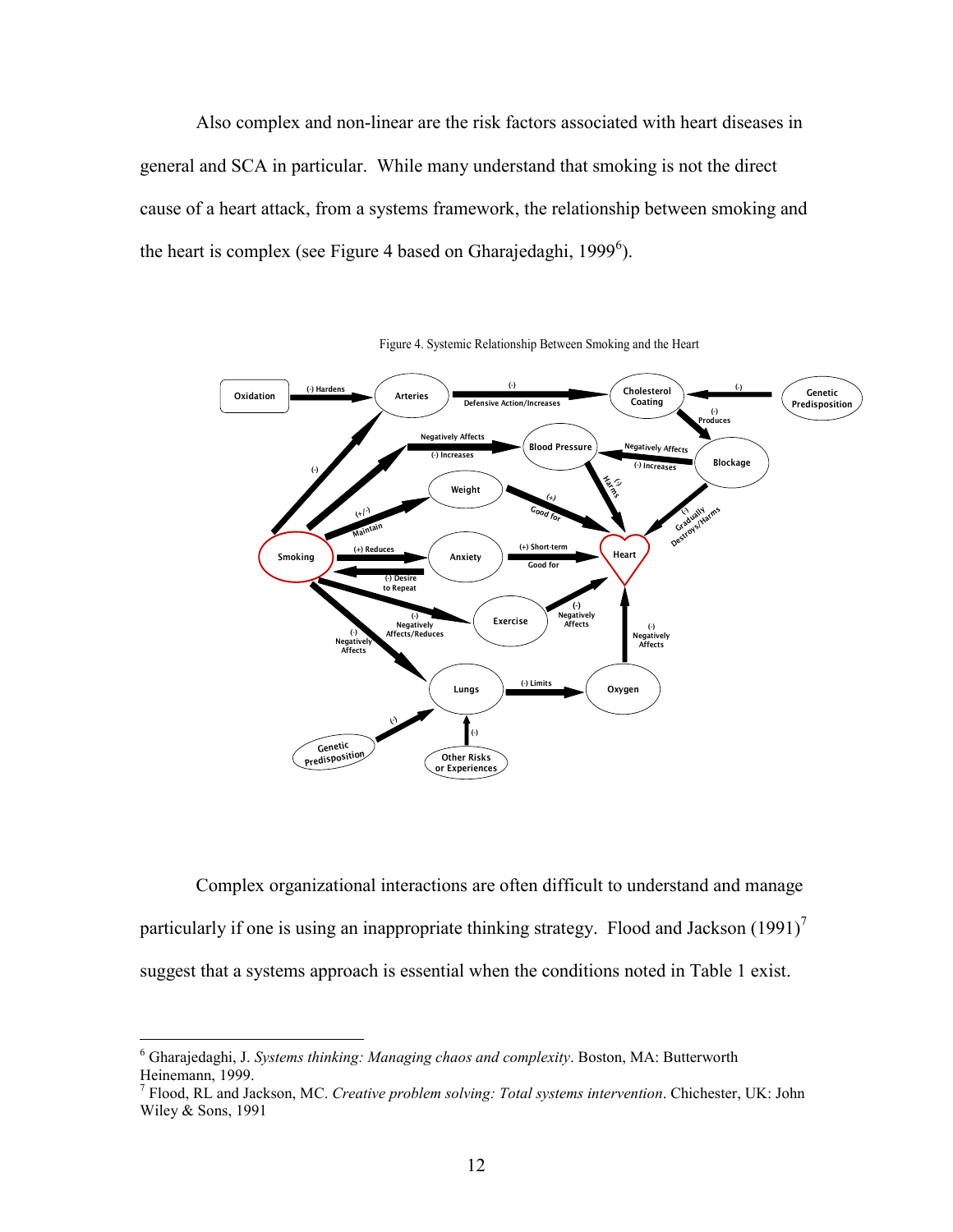Table 1. When Systems Thinking is Appropriate (Flood and Jackson, 1991) 1. There are a large number of elements (e.g., subsystems, departments, people) 2. There are many interactions among the elements 3. Attributes of the elements are not predetermined (e.g., the characteristics of people and what they do during an interaction are not completely known in advance) 4. Interaction among the elements is loosely organized (e.g., specific lines of authority, roles and responsibilities are not fixed) 5. The parts are probabilistic in their behavior (e.g., actions are based on probabilities rather than fixed physical laws) 6. The system evolves over time 7. "Sub-systems" are purposeful and generate their own goals (e.g., a person or group can change their mind or become distracted rather than adhere to set goals)

- 8. The system is subject to behavioral influences from within or outside (e.g., powerful others can alter the nature of what is done or how events unfold)
- 9. The system is largely open to environment

From a systems perspective, the problem of survival following SCA is influenced by the complex forces summarized in Figure 5 and presented in detail in Figures 5a, 5b, 5c and 5d. The four links of the Chain of Survival are highlighted in Figure 5 and can be seen as parts that rather than acting as independent predictors interact with many others in the overall system. To ensure an effective outcome (i.e., to increase the probability of survival from SCA) the whole system should be addressed rather than any of the parts.

Figure 5 presents the complete SCA system with four continuous cycles framed in terms of their *function* (what must be done), *structure* (the parts involved), *process* (how the functions are carried out) and *purpose* (why the functions are carried out by the parts). This allows one to understand how the intentions, plans, behaviors and outcomes of all components are interrelated within each subsystem and within the entire system of which each is a component.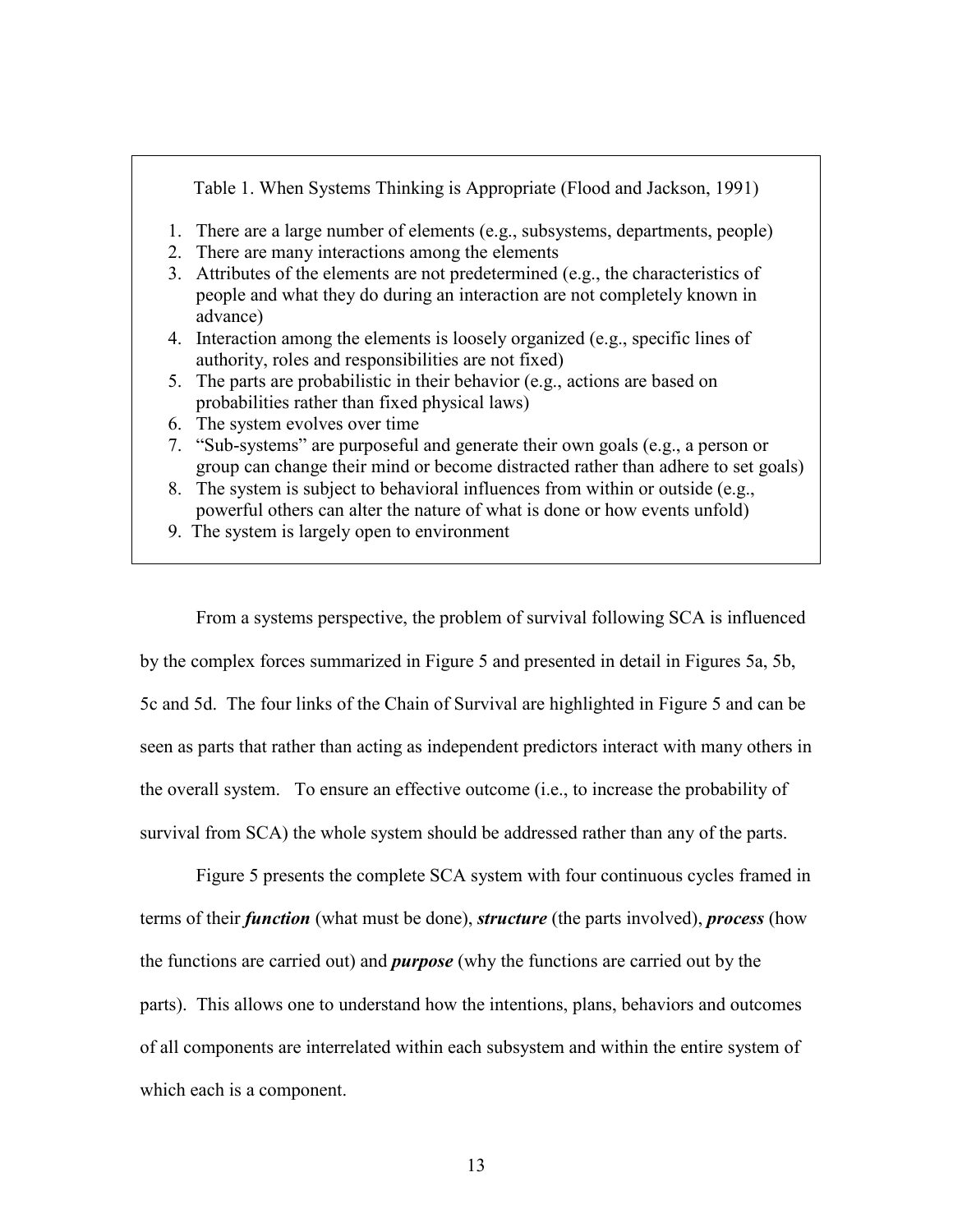## Figure 5. System of Survival From SCA



*Purpose (Why)*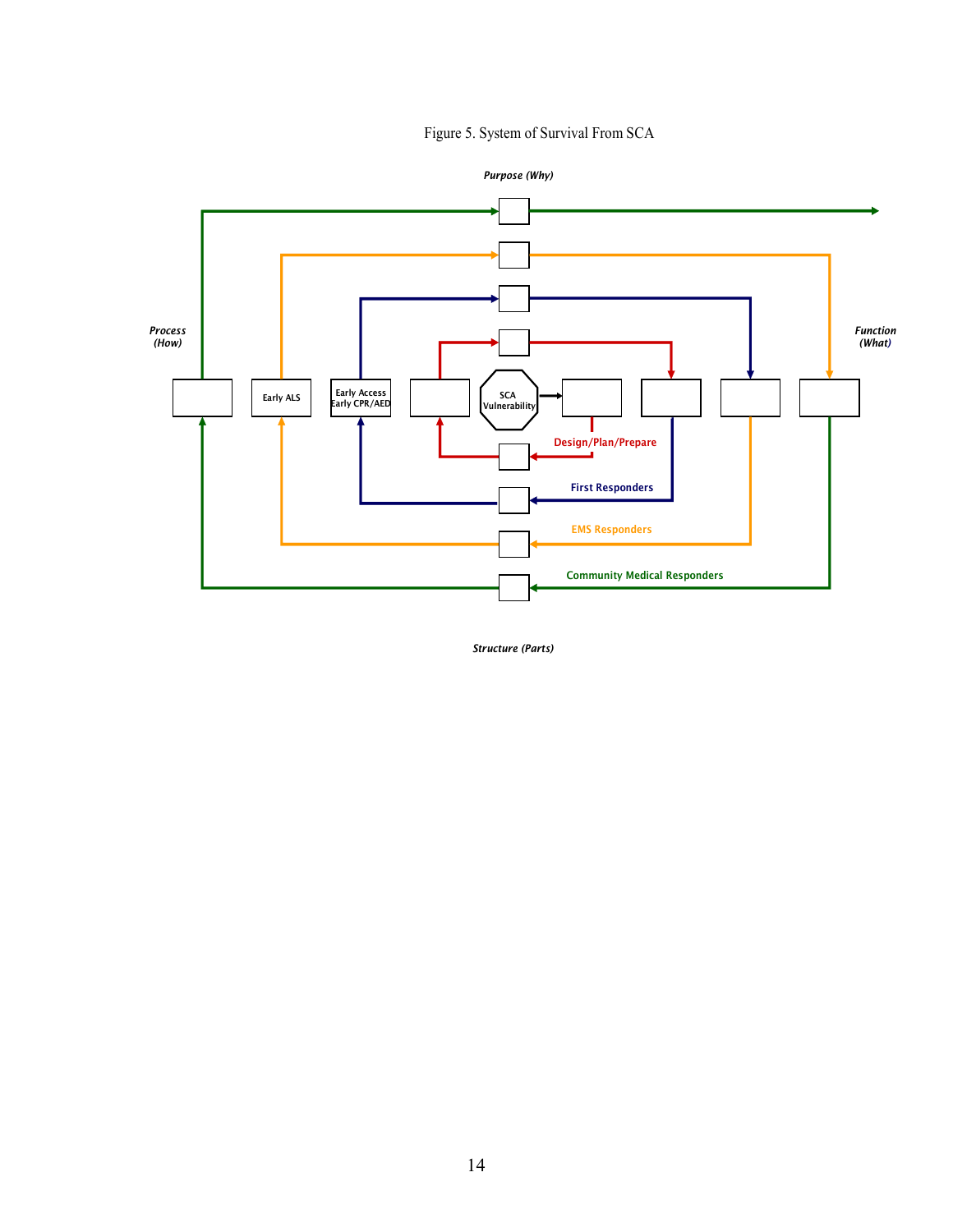#### Figure 5a. Design/Plan/Prepare

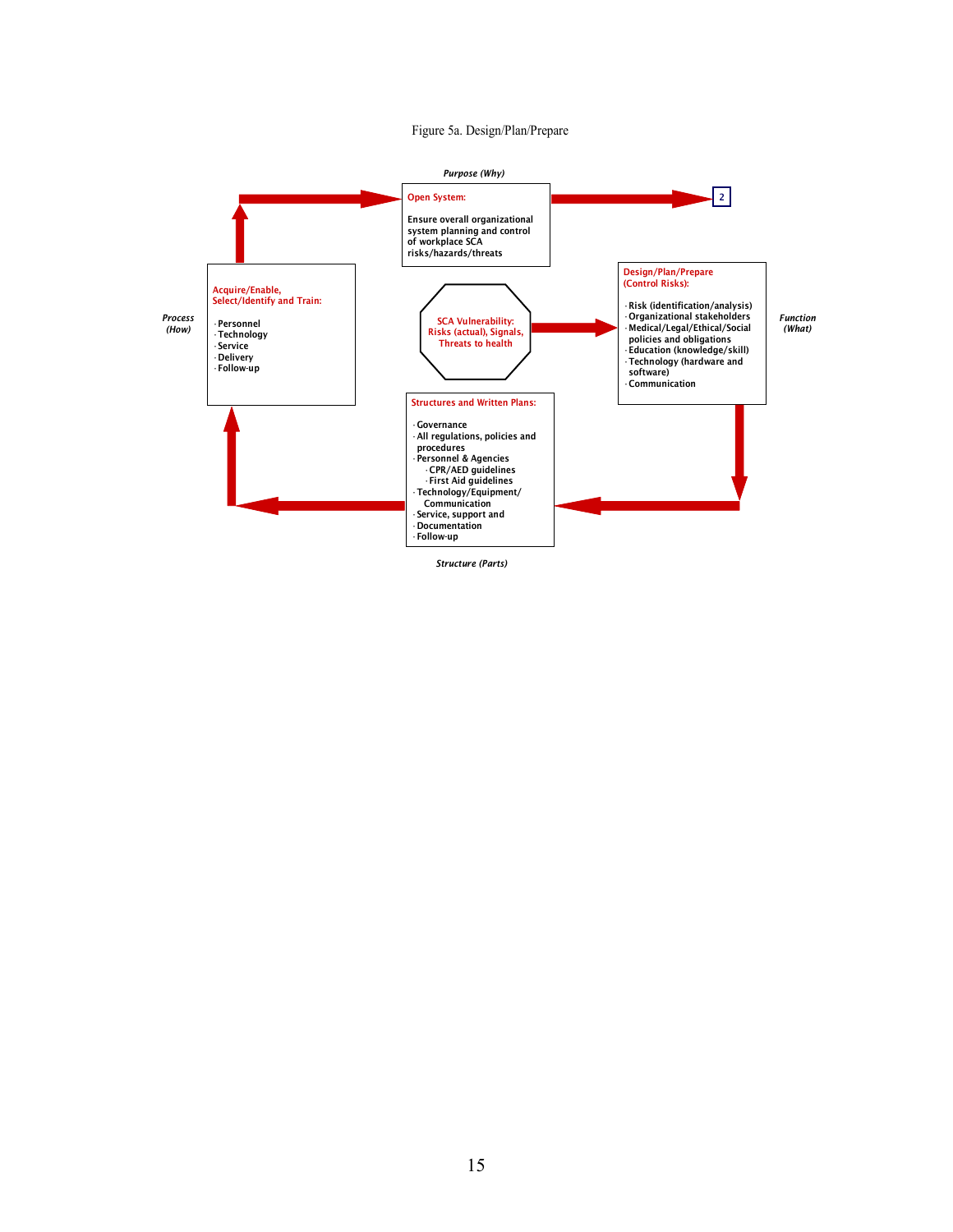#### Figure 5b. Workplace First Responders

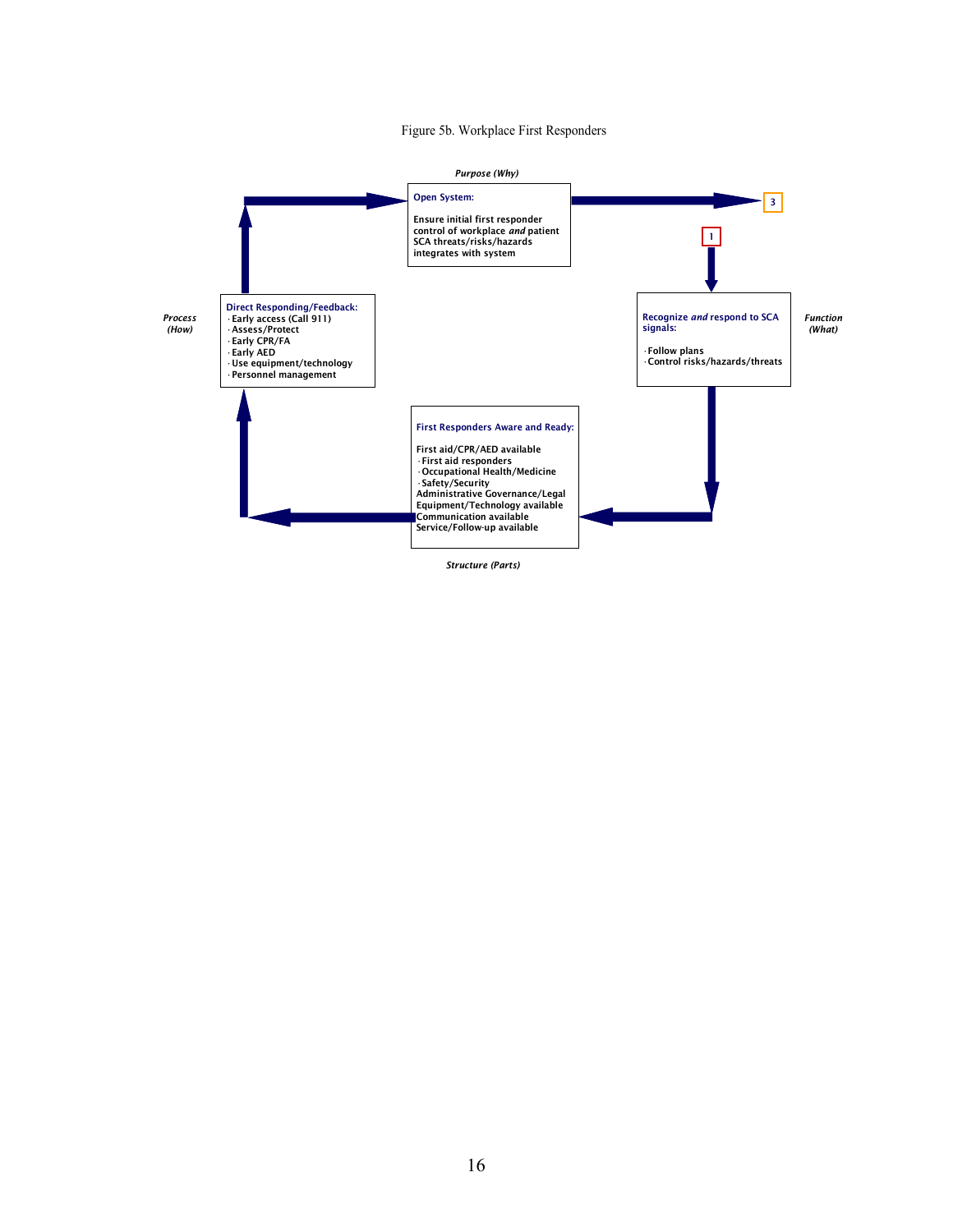#### Figure 5c. EMS

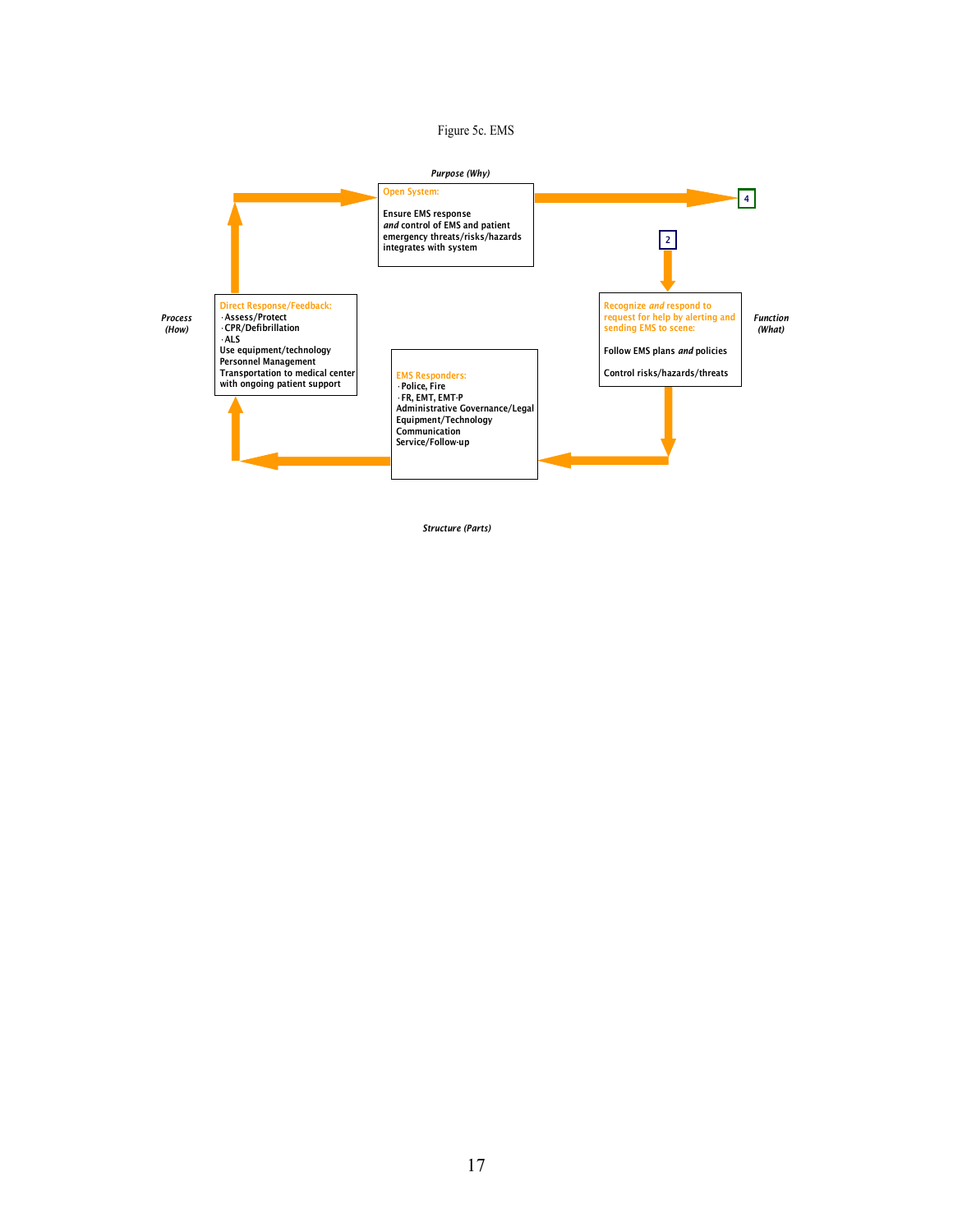

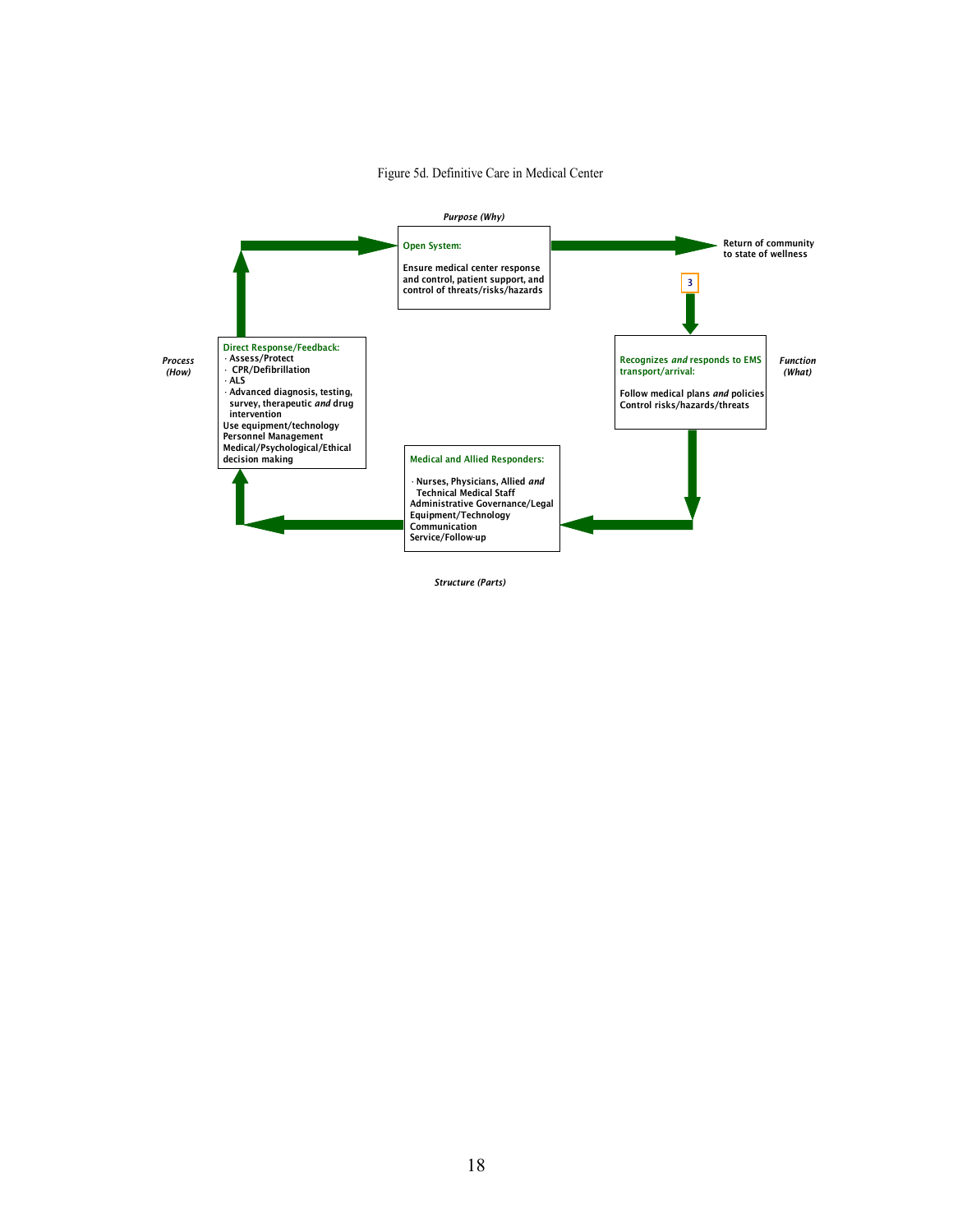#### **III. Reframing Survival and SCA**

 Thinking about SCA survival in a systemic framework offers a number of important recommendations. The following are some of the many examples that rather than optimizing any one part considers how to enhance the relationship between parts in order to ensure the integrity of the entire system.

#### Functional Considerations

When considering the overall *function* of the system, the *design of plans to manage SCA* should integrate the interests, obligations and needs of the entire system. Therefore, plans should have attributes and values agreed upon and understood by all and rather than three plans, each designed for others to understand and follow, there should be *one plan that integrates everyone* but with sections that apply to each subsystem. The plan should identify appropriate categories such as risks and hazards; stakeholders with relevant interests and competencies; required medical, legal, ethical and social policies and expectations; educational and technological resources; and the nature of how to ensure effective communication among all involved.

Since a single plan must account for all *stakeholders*, the following groups should be included *in its design*: management from the organization preparing for SCA, and representatives or designated responders from that organization; EMS administration that controls who will be sent to local organizations and all EMS responders who may be on duty when "911" requires a response; and management and responders in the medical center who are likely to interact with the patient and/or representatives from the patient's workplace, EMS responders and administration. If local organizations do not integrate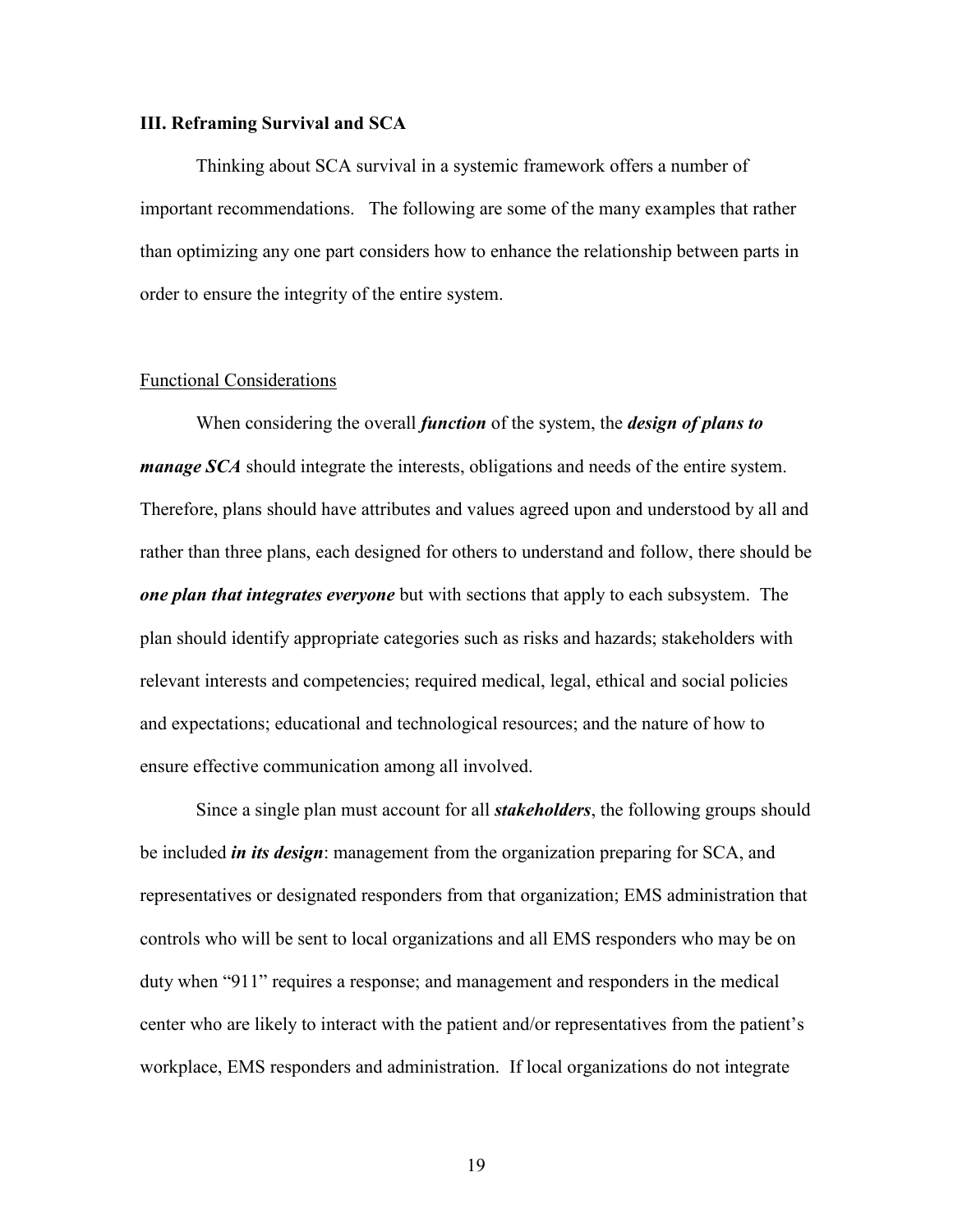with EMS the planning of how SCA will be managed when EMS arrive at their facility, or if they do not determine the nature of how the local emergency department integrates with EMS and their own workplace, the likelihood of smooth interface and communication are reduced. These and other aspects of coordinated planning are essential when SCA occurs.

#### Structural Considerations

The *structural* aspects of managing SCA concern *integrating the parts identified in the written plan*. Structural parts include people (and groups), information (including policies, regulations and documentation), products (including technology) and services (including follow-up replacement). To ensure structural integration involves determining what the parts share, as well as what conflicts and absences exist among the subsystems. Since the written plan should address organizational stakeholders, policies, and procedures, one important structural part is the nature of the *governance structure*, i.e., specifying who is in charge when subsystems come together. Integrating the structure of governance across the groups may be important if a workplace has personnel who are as qualified or more qualified than those from EMS, or if treatment is being directed by a qualified health care practitioner when EMS expects to "take charge." Governance should not be decided on the scene; it should be thought about carefully in advance, included in the system planning, and carried out as agreed by all involved.

 Clearly specifying the *technology* or *equipment* that will be available for use during SCA is also a topic that should be integrated. If a workplace has lifesaving equipment that is likely to be used with a patient until EMS arrives or there are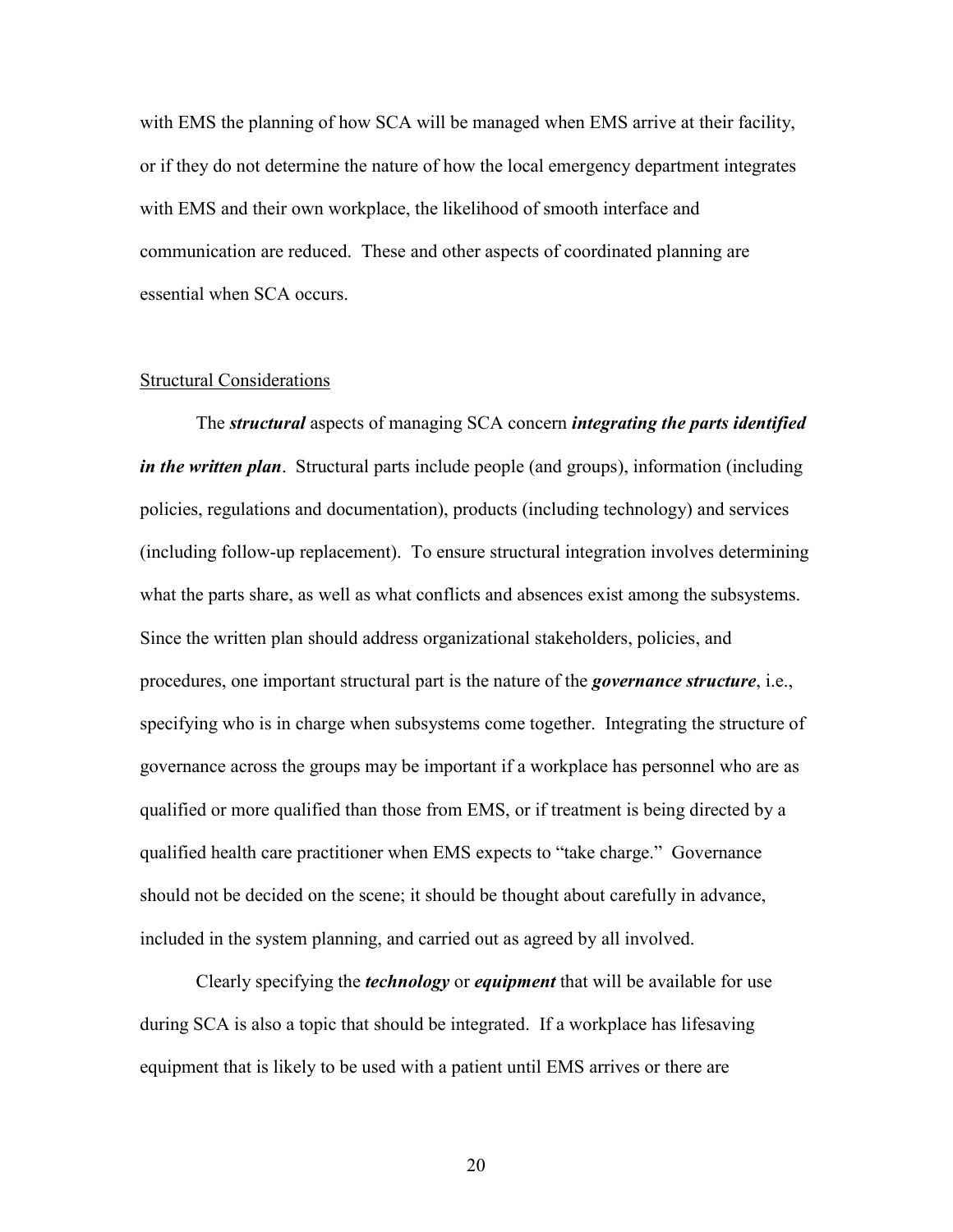communication devices that could be helpful, this information should be known by EMS to ensure that they understand what resources are likely and so equipment can be matched or integrated, if needed. If there are special patient needs (patient history) or unique workplace threats/hazards (construction or other access barriers) these should be understood by EMS and the medical center which will receive the patient. Because *communication* among the subsystems should be integrated, technology should be available to ensure all participants have equal access and effectiveness.

#### Process Considerations

*Process* concerns *how the plans will be carried out using the designated structural parts*. If the overall plan identified the need to provide resuscitation when SCA is recognized, one important item of equipment would be an automated external defibrillator (AED). A related structural part would be the resources to ensure that personnel were educated (and up-to-date) in how to perform CPR and use an AED. The process would concern – as an example – how to communicate that a person had collapsed and that EMS was needed; how to get the AED to the site of the emergency so trained people could use it; how other equipment (also brought to the scene) would be integrated with it; how information about its use would be communicated to others, if needed; how personnel would work cooperatively during resuscitation; and how the AED would be serviced after its use. Process requirements similar to these should be understood by all before EMS arrives, while EMS transitions then takes responsibility for the patient, and when EMS transitions with the medical center.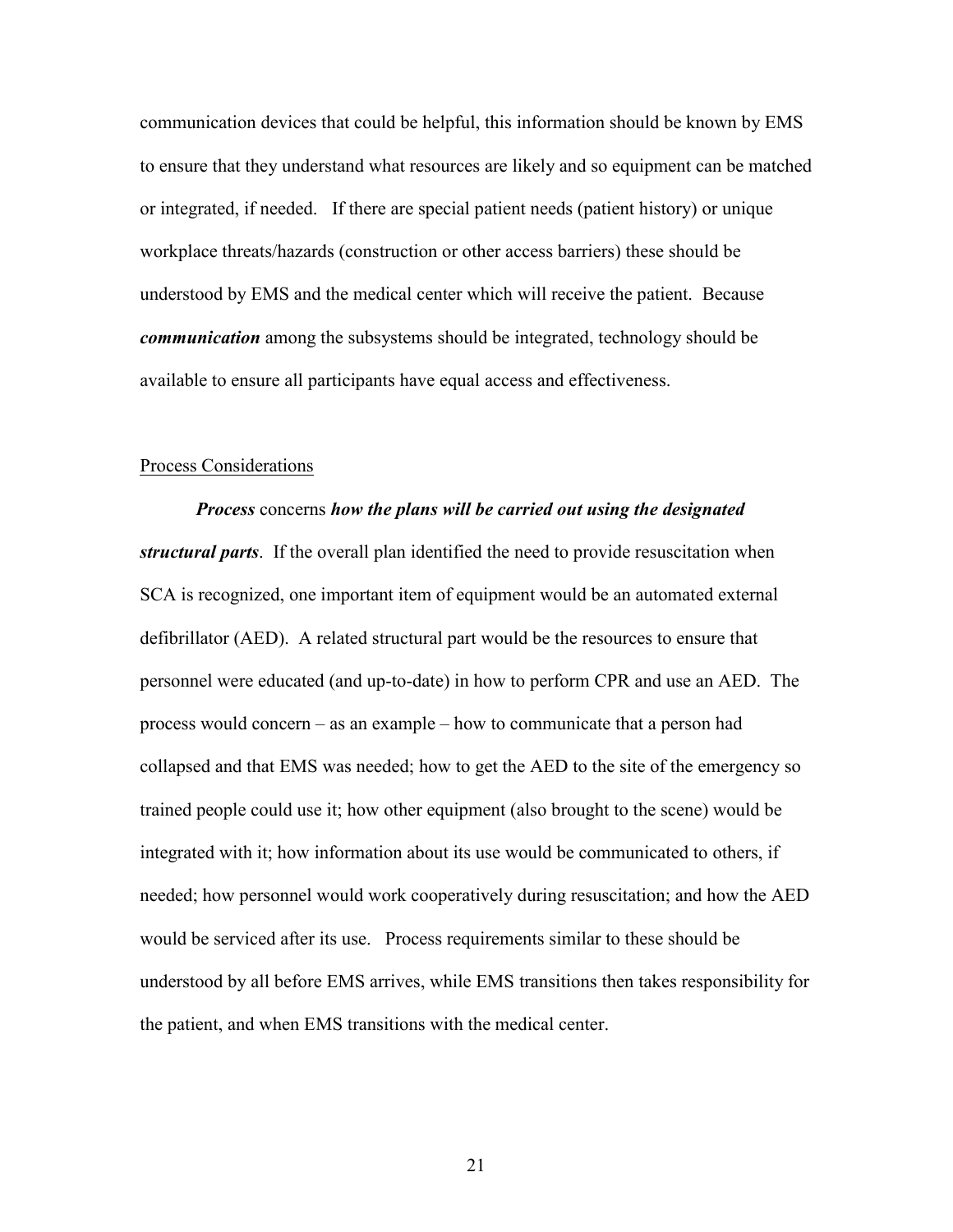Since process among the subsystems should be integrated, it suggests that common rather than unique *equipment and technology* would be preferred. It may be possible, for example, to redesign the communication process so that a telephone call made to "911" would not only provide a request to send EMS responders, but would also *open a communication channel* with EMS and the hospital emergency department. This would make it possible for all subsystems to engage in information exchange while the first responders attended to the SCA victim (and thereby received support or advice) while waiting for the arrival of EMS. When EMS was in route to the patient, while at the scene then during their transport to the medical center, all groups would have continuous information access and update. A telephone line that made the connection as soon as the AED turned on would enable this.

#### Purpose Considerations

The *purpose* of the system addresses *why the functions, structures, and processes are needed*. Within each subsystem the answer is similar: to increase the probability of survival following SCA and to protect the health and safety of the people engaged in response efforts, and the organizational structures of which all are a part. As survival from SCA is influenced by the integration of all subsystems, not the activities of one part, the value of working together should be understood and agreed upon.

When a person collapses due to SCA, I argue that "who will live and who will die" - is not determined by merely engaging in early access, early CPR, early AED and early ALS. Many more interrelated forces influence survival. Broadly, these involve the nature and expectations about people and their work within organizations, and how those